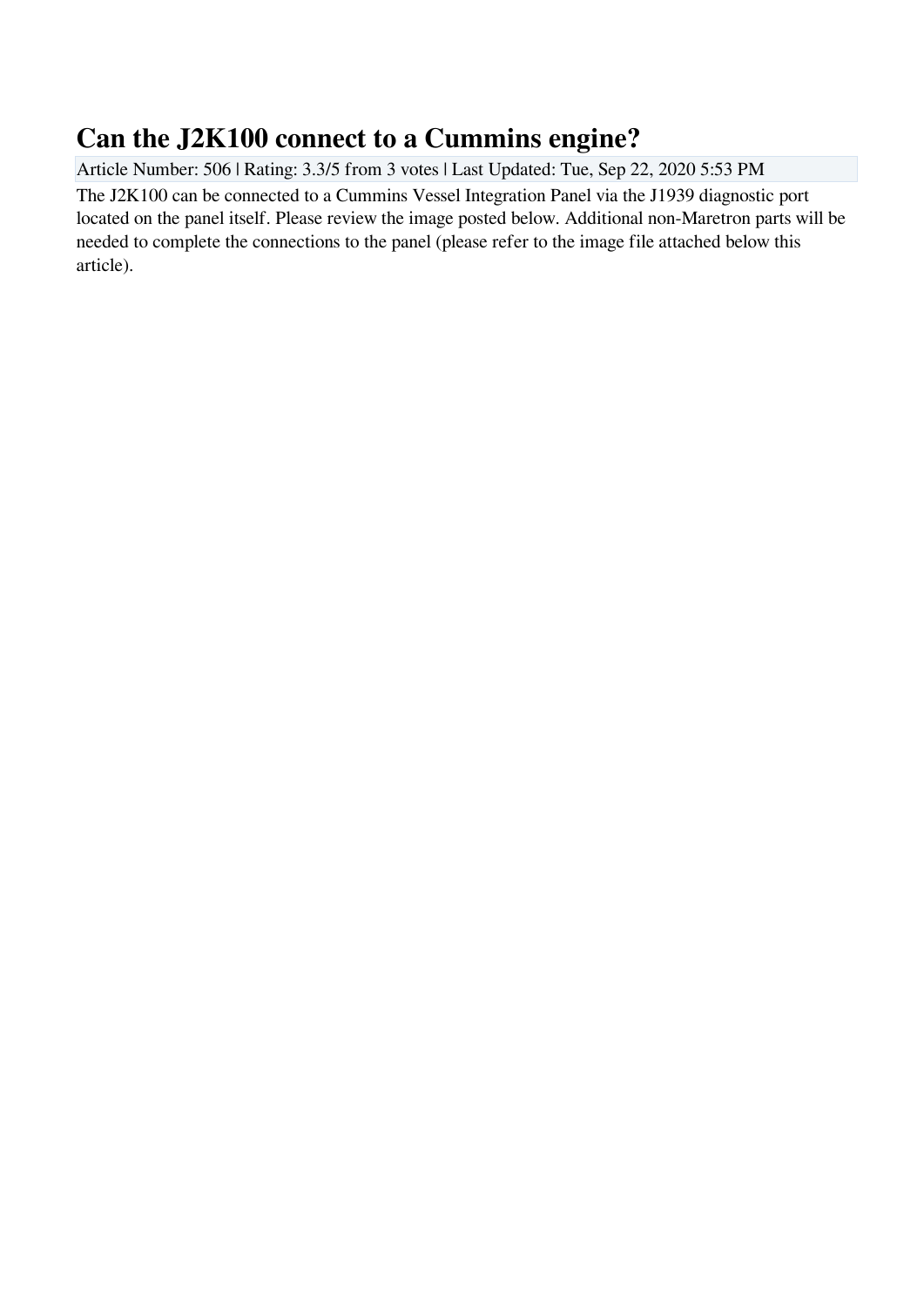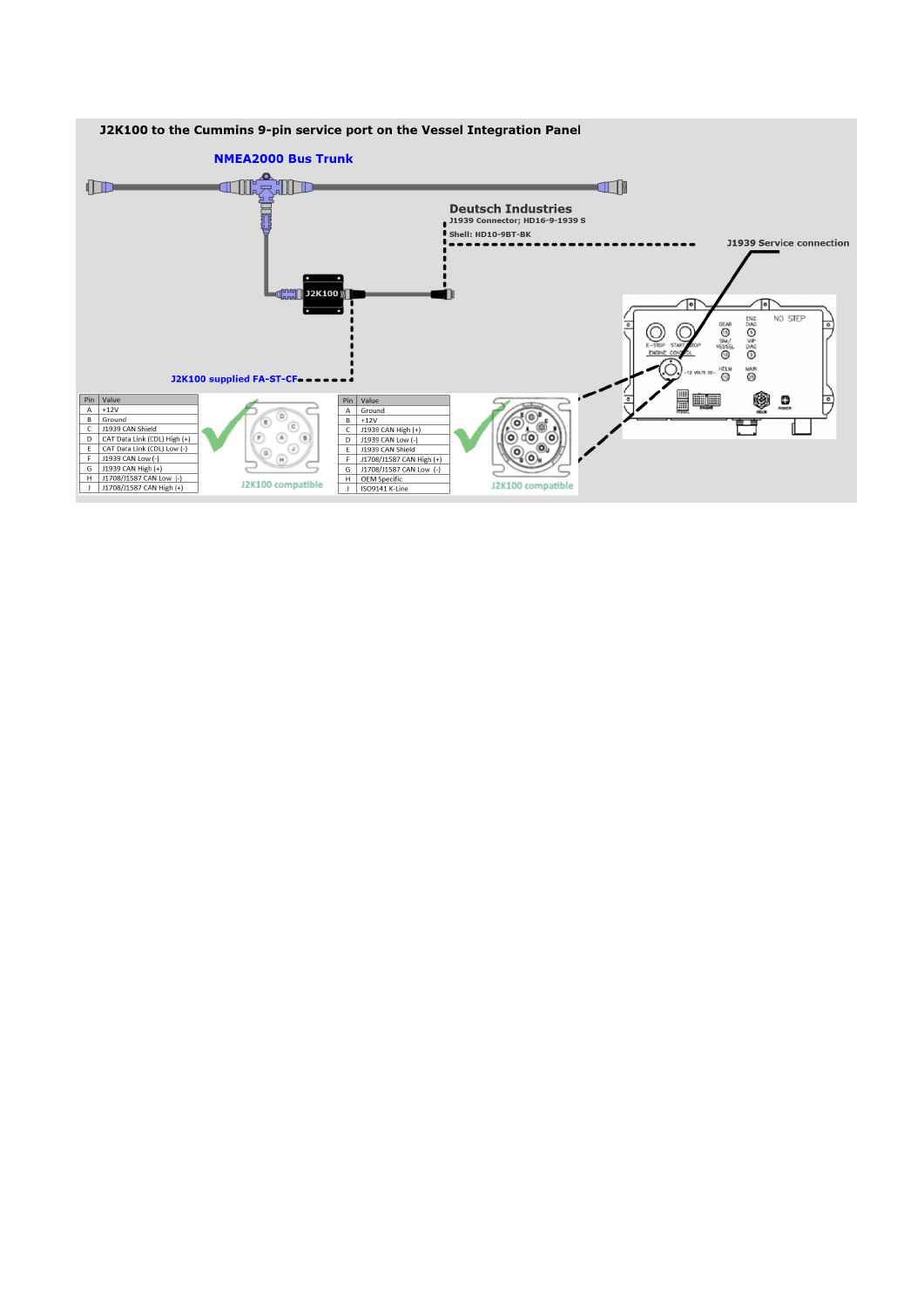## Cummins Q-Series Engines

The J2K100 can be connected to most Cummins Engine Models QSB, QSC, QSK, QSL, and QSM via the factory provided J1939 connection. The J1939 connector can be located on the engine harness in proximity to the ECU. The two wire connector is labeled J1939.

The Cummins engine J1939 connector may be occupied by a terminating resistor or use by another device. If the connection is in use disconnecting the cable may void warranties and/or cause disruption with your engines operation. Consult a Cummins authorized service center for purchase of a proper mating connector. All Cummins Technicians should refer to Cummins Marine Application Bulletin: 0.15.06-12/08/2009 for details.

The integration materials needed for the job should include the following materials to manufacture on site a mating connector.

Use the following part numbers when ordering your mating connector from the local supplier:

- Wirecare.com: HD16-9-1939S, HD10-9BT-BK, 0462-201-164141 (16-20AWG), 0462-209-16141 (14AWG)
- Packard: 12045773, 12048086, 12162000, 12059168, 12089678
- Delphi: 12124790

The J1939 connector on your Q-series engine has two wires and should look like Figure 2 when unpluged from the factory dust cap.



 Maretron accepts no responsibility for the article information or supports the on-site manufacturing of J1939 integration cabling.